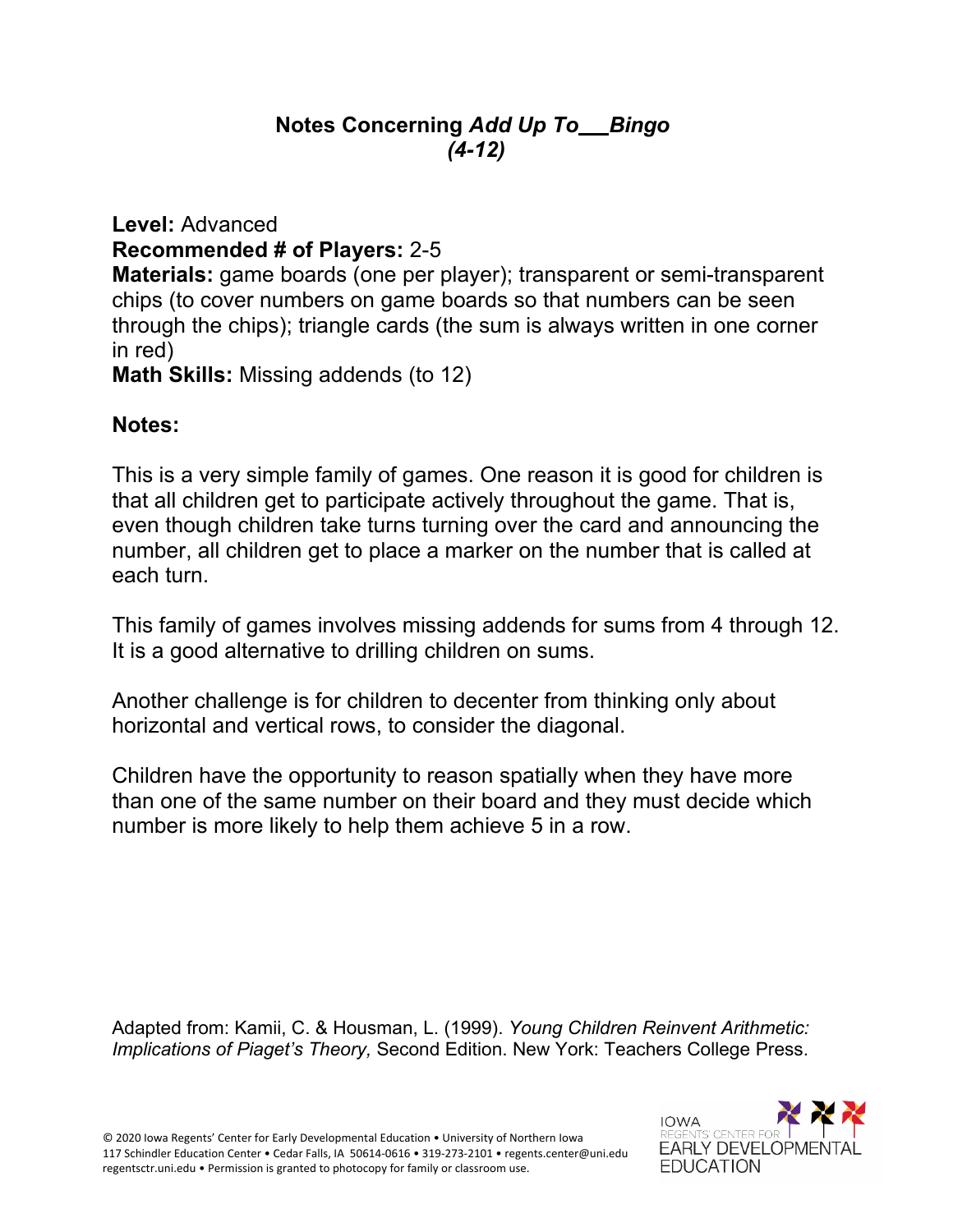## **Add-Up-To-Twelve Bingo**

**Materials:** Add-Up-To-Twelve Bingo game boards; 39 triangle cards (with red 12); transparent chips; 1 set of directions

**Objective:** The goal of Add-Up-To-Twelve Bingo is to be the first person to get 5 chips in a row vertically, horizontally, or diagonally.

## **To play:**

- 1. Each player gets one game board. The triangle cards are placed face down in a stack in the middle.
- 2. Players decide who will go first.
- 3. Players take turns drawing a card and deciding what number added to the blue number would make 12. (For example, if the blue number on the card is a 2 the player must decide what number added to 2 will make 12.)
- 4. Players announce the number and all of the players with that number on their board cover it up with a chip. Players may only cover one number on each turn. The card is then returned to the bottom of the stack.
- 5. The winner is the first person to have 5 chips in a row vertically, horizontally, or diagonally.

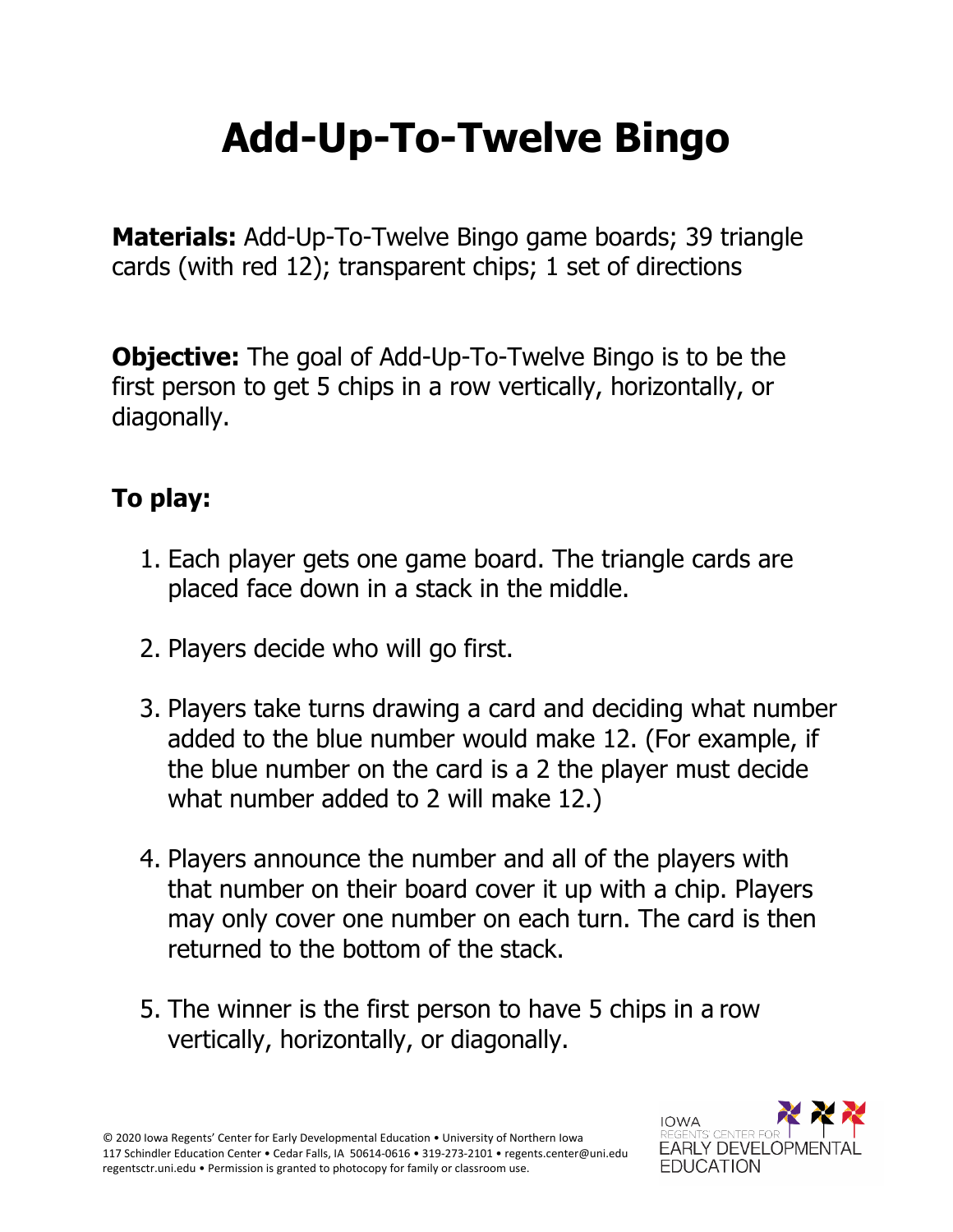| Add-Up-To-              |              |   |   |                 |  |
|-------------------------|--------------|---|---|-----------------|--|
|                         | TWEIVE BINGO |   |   |                 |  |
|                         | 12905        |   |   |                 |  |
| 6                       | 11           | 4 | 8 | 10              |  |
| 8                       | 5            | 3 | 2 | 1               |  |
| $\mathcal{T} \parallel$ |              |   |   | U   9   12   11 |  |
|                         |              |   |   | 437610          |  |

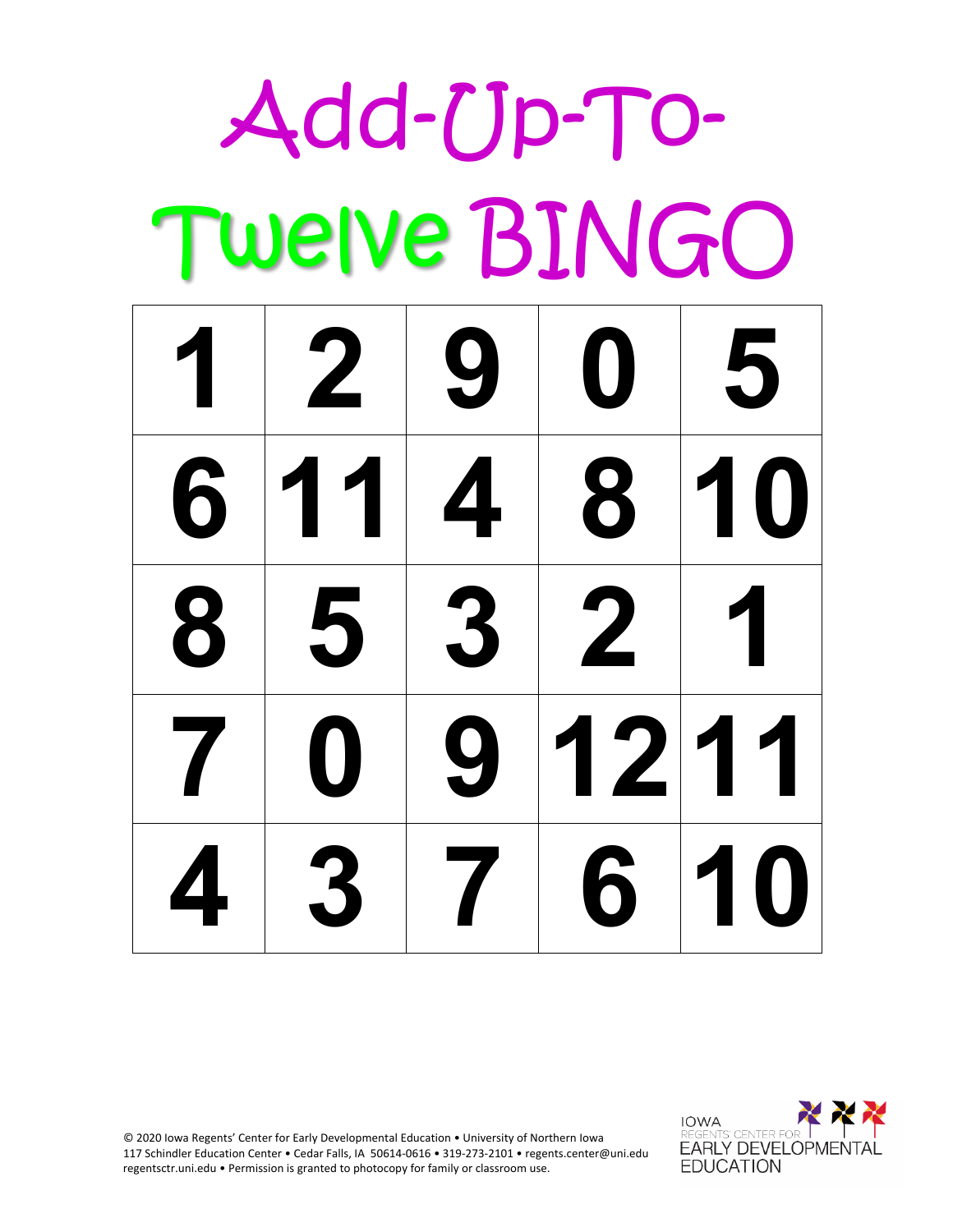| Add-Up-To-   |   |                              |                          |             |
|--------------|---|------------------------------|--------------------------|-------------|
| TWEIVE BINGO |   |                              |                          |             |
|              |   | 69392                        |                          |             |
| 5            | 1 | 126                          |                          | 1           |
| 8            | 4 | $\mathbf 0$<br>$\mathcal{L}$ | $\overline{\phantom{a}}$ | 10          |
|              |   |                              |                          | 11 2 12 3 5 |
|              |   |                              |                          | 7810411     |

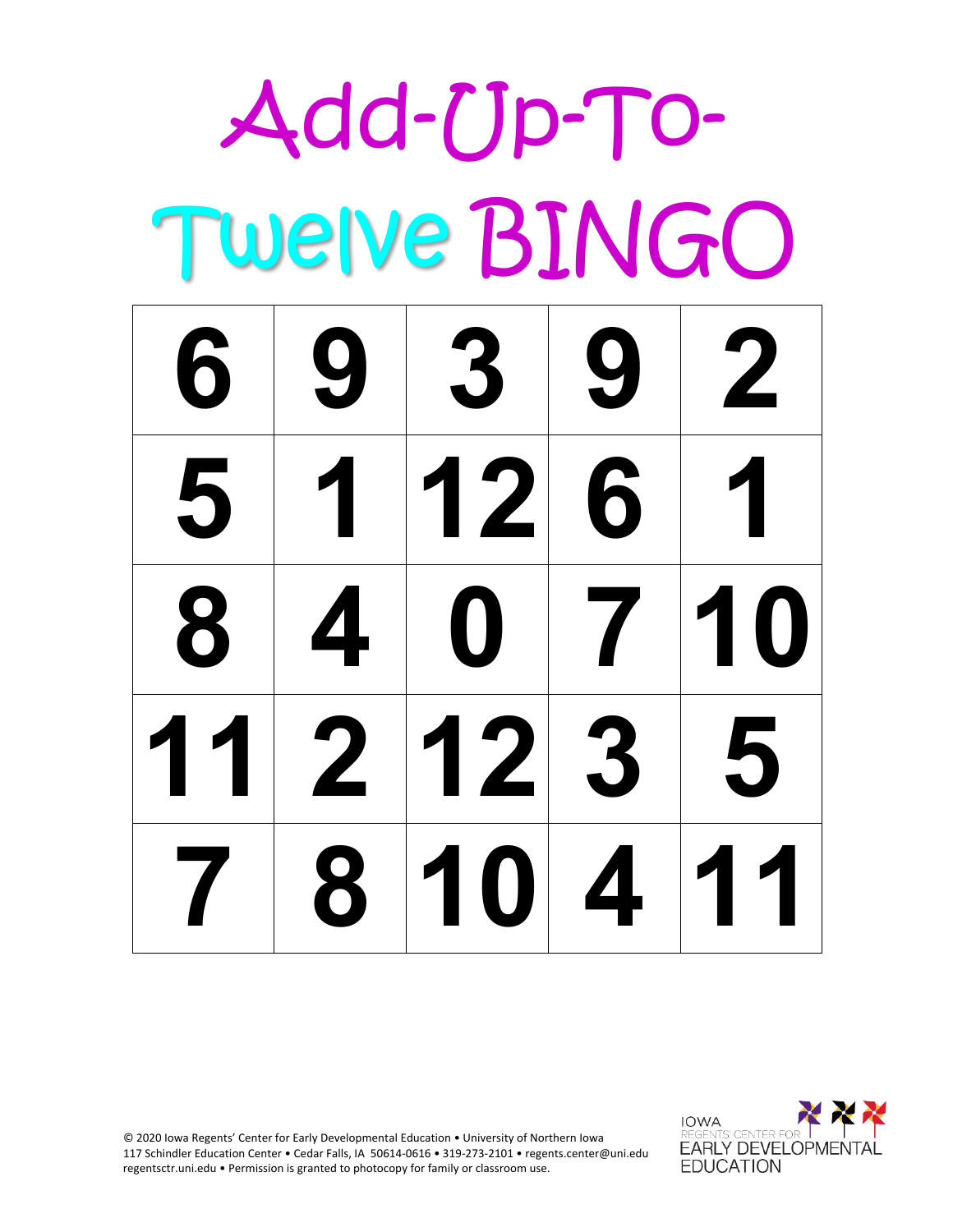| Add-Up-To-   |                 |                         |          |                  |
|--------------|-----------------|-------------------------|----------|------------------|
| TWEIVE BINGO |                 |                         |          |                  |
|              | 7 <sup>10</sup> | 1013                    |          |                  |
| 6            | 5               | $\overline{\mathbf{A}}$ | 119      |                  |
| 11           | 9               | $\mathbf{2}$            | $\bf{O}$ | $\boldsymbol{7}$ |
|              |                 | 8 2 10 12 8             |          |                  |
| $6 5 12 3 4$ |                 |                         |          |                  |

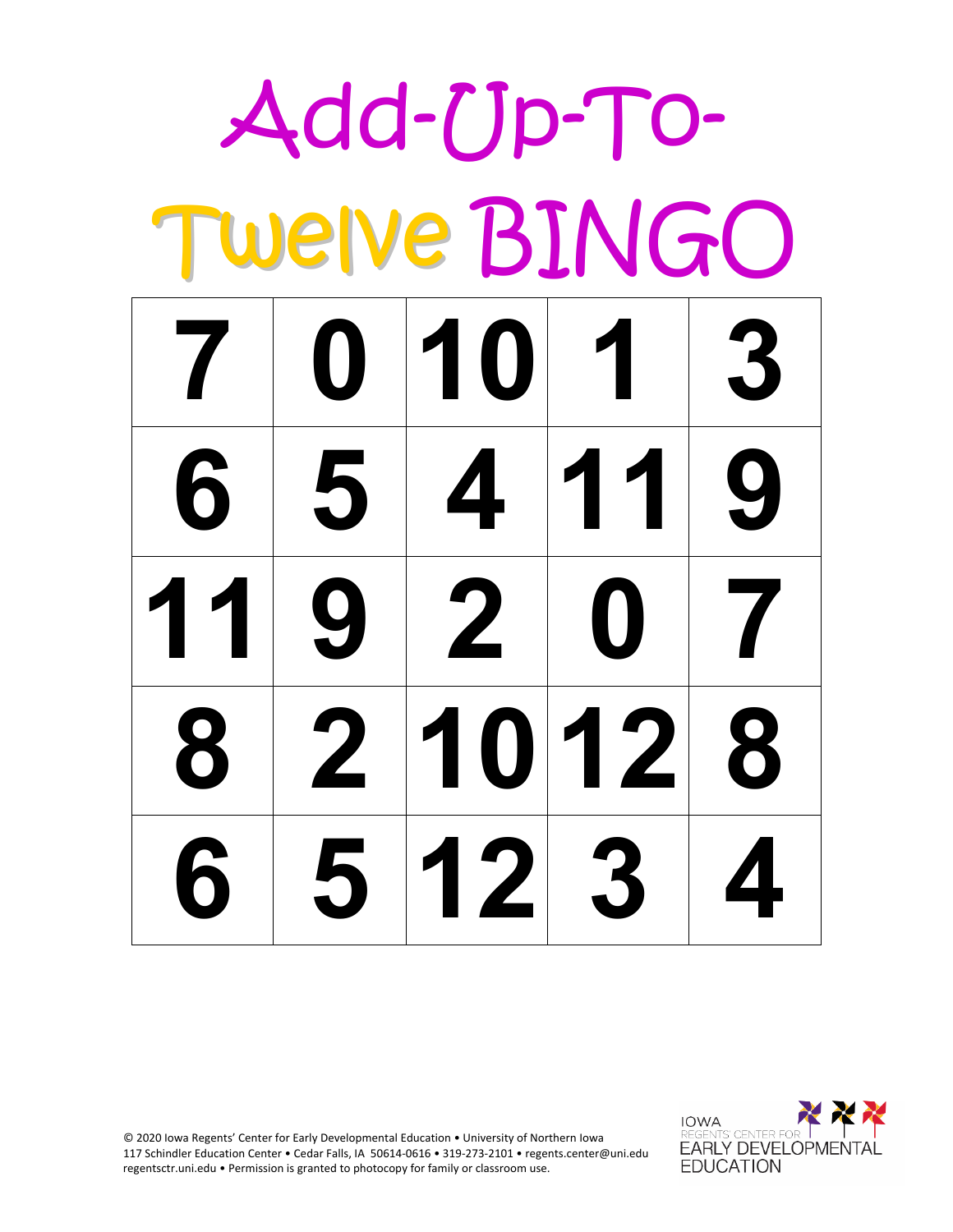| Add-Up-To-   |    |                          |          |             |
|--------------|----|--------------------------|----------|-------------|
| Twelve BINGO |    |                          |          |             |
|              |    | 6 5 12 1 3               |          |             |
| 10 3         |    | 9                        | 18       | 7           |
|              | 11 | $\overline{\phantom{a}}$ | $\bf{O}$ | $\mathbf 2$ |
|              |    | 0 10 6 11                |          |             |
|              |    | 8 4 12 4 9               |          |             |

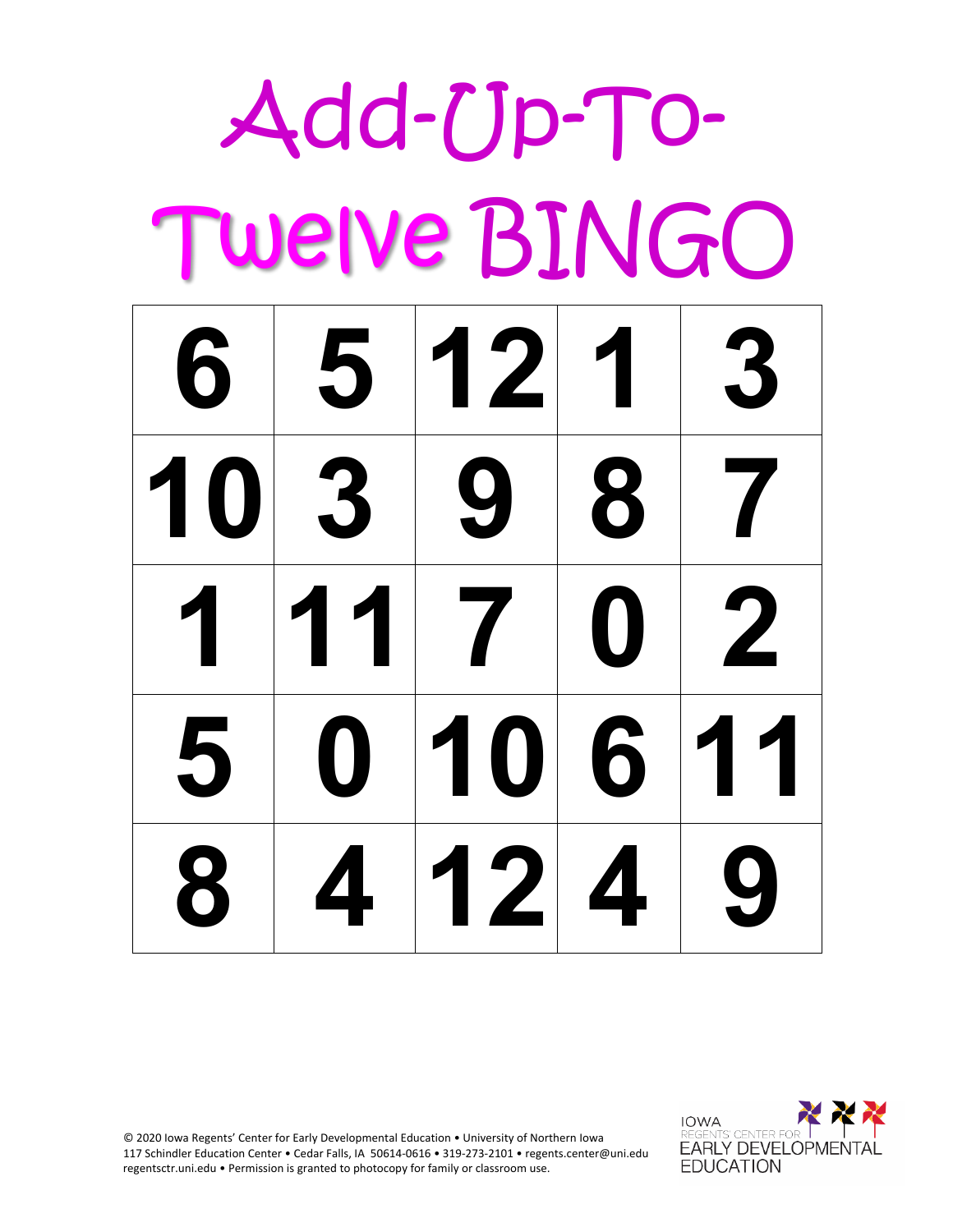

regentsctr.uni.edu • Permission is granted to photocopy for family or classroom use.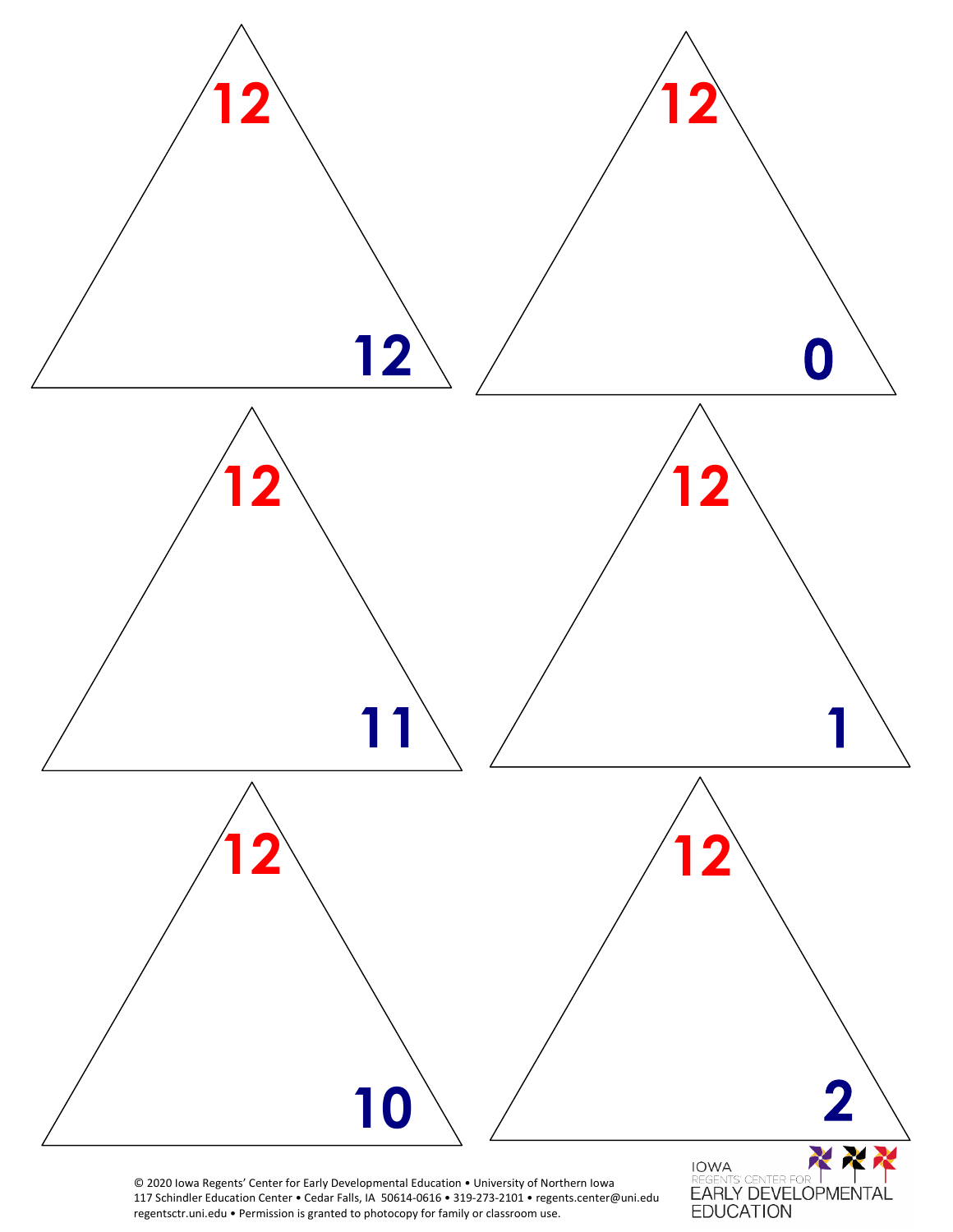

117 Schindler Education Center • Cedar Falls, IA 50614-0616 • 319-273-2101 • regents.center@uni.edu regentsctr.uni.edu • Permission is granted to photocopy for family or classroom use.